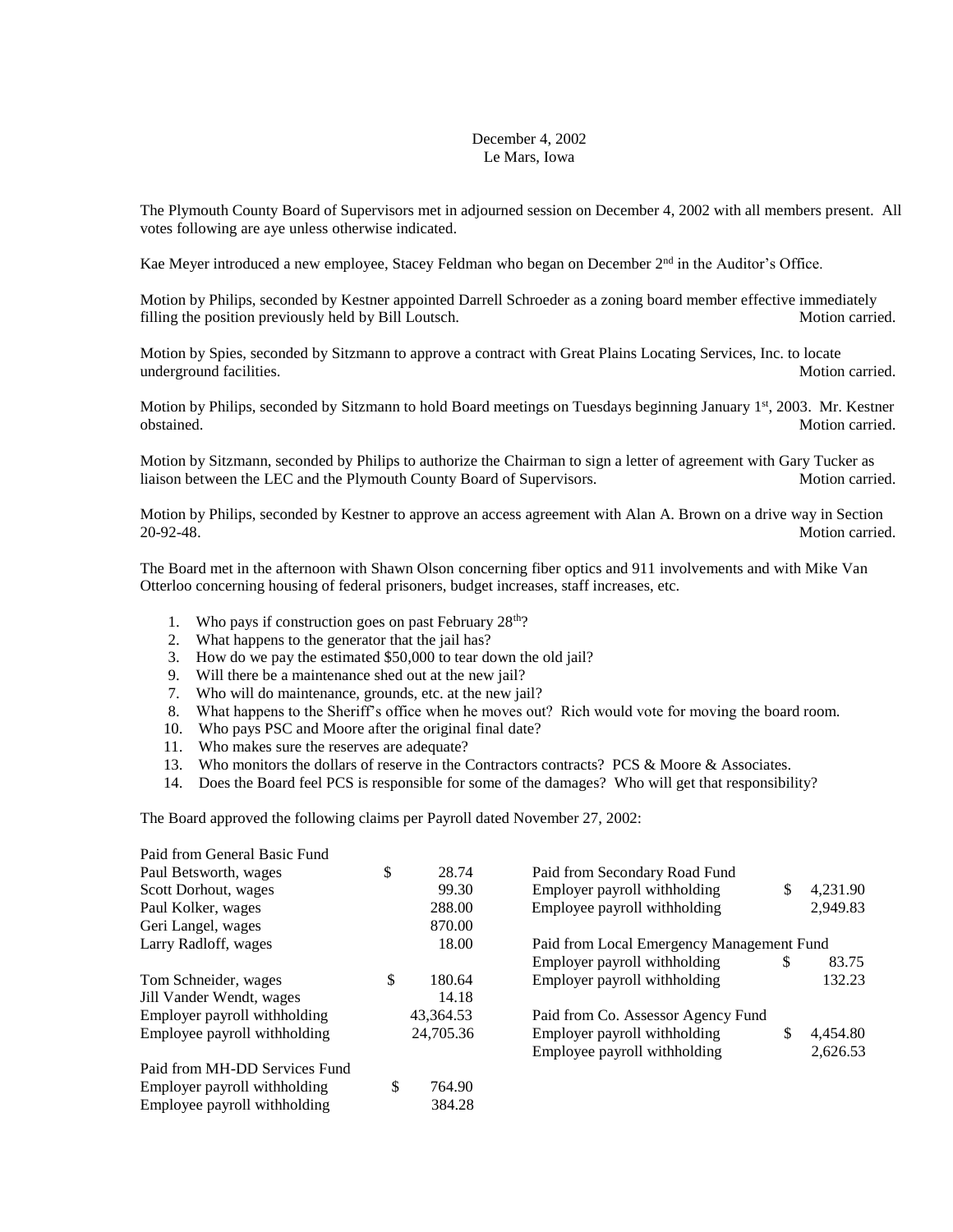The Board approved the following claims per Warrant register dated December 4, 2002:

| <b>GENERAL BASIC</b>                           |              | <b>Weed Commission</b>                              |
|------------------------------------------------|--------------|-----------------------------------------------------|
| <b>Board of Supervisors</b>                    |              | Ply Co Secondary Rd. Dept., gas<br>\$<br>615.42     |
| Dorsey & Whitney LLP                           | \$<br>956.57 |                                                     |
| Hampton Inn, ISAC expense                      | 476.15       | Human Services                                      |
| Paul Sitzmann, ISAC expenses                   | 184.30       | eMeritus Comm., phone services<br>733.58<br>\$      |
| Jack Spies, ISAC expenses                      | 187.51       | Independent Business Sys., ribbons<br>57.90         |
|                                                |              | 346.78<br>MidAmerican Energy, DHS gas/electric      |
| Auditor                                        |              |                                                     |
| Hampton Inn, ISAC expenses                     | \$<br>84.53  | Medical Examiner                                    |
| Iowa Sec. of State, term charges, updates      | 265.21       | Pathology Medical Serv., autopsy<br>\$1,225.71      |
| Isaca, dues                                    | 125.00       |                                                     |
| K. Kae Meyer, ISAC expenses                    | 174.36       | <b>Correctional Services</b>                        |
| Option $1$ – The first choice Inc., mapping    | 2,925.00     | Ad/Vantage, jail booking system<br>\$<br>167.00     |
| Red's Printing Co., office supplies            | 45.86        | Iowa Law Enforcement Academy<br>200.00              |
| Linda Dobson, mileage, meals at ISAC           | 245.02       | Tamara Jorgensen, meals @ school<br>13.65           |
| Four Points Airport, Lodging for ISAC          | 231.12       | Mike Anthony Plbg & Htg Elec., service<br>35.00     |
| Beverly Hultquist, mileage, meals at ISAC      | 154.58       | Presto X Co, jail pest control<br>21.50             |
| Larson, Inc., monthly data storage             | 50.00        | Sioux City Journal, subscription<br>90.00           |
| Priscilla Strathman, meals at ISAC             | 32.70        | Standard Office Equip. Co, envelopes<br>7.99        |
|                                                |              | Woodbury County Sheriff, monitoring<br>35.10        |
| <b>County Attorney</b>                         |              |                                                     |
| Kay Bohnenkamp, postage, video tapes           | \$<br>20.22  | <b>District Court</b>                               |
| Kris Callahan, mileage                         | 28.80        | Dixon County Sheriff, sheriff's fees<br>\$<br>42.65 |
| <b>Cassel Court Reporting, statement</b>       | 202.00       | 569.84<br>Ply Co Sheriff, sheriff's fees            |
| Dept. of Public Defense, rental charges        | 153.13       | 633.89<br>West Group P'mt Ctr, Law Lib.updates      |
| Dr. Video / Radio Shack, transcribers equip.   | 10.25        |                                                     |
| Sherri R. Gill, transcript                     | 5.00         | Communications                                      |
| Richard A. Kaplan, M.D., medical records       | 250.00       | \$<br>Dish Network, service<br>48.28                |
| Nat'l Dist Attorneys Assoc, dues               | 155.00       | 43.00<br>North West REC, service                    |
| National Medical Services, Inc.                | 1,000.00     | Union Co. Electric Coop, tower utilities<br>32.02   |
| Amy K. Oetken, mileage                         | 170.40       |                                                     |
| Darwin J. Raymond, mileage                     | 31.20        | Courthouse                                          |
| Sioux City Blue Print Co., exhibits            | 19.25        | \$<br>82.47<br>Bomgaars, bldg repair material       |
|                                                |              | Plymouth Life Inc, mowing charges<br>135.00         |
| Sheriff                                        |              | Presto-X-Co, crthouse pest control<br>76.50         |
| Bomgaars, dog supplies                         | \$<br>16.99  | Wal-Mart Community BRC, misc. supplies<br>12.92     |
| Fidlar-Doubleday, Inc., office supplies        | 58.83        |                                                     |
| Gall's Inc., evidence bags                     | 89.46        | Data Processing                                     |
| Jack's Uniforms, uniforms                      | 47.95        | \$<br>Hampton Inn, ISAC expense<br>84.53            |
| Northern Exposure, film developing             | 217.47       | Shawn Olson, ISAC expense<br>165.86                 |
| Rick Singer, school expenses                   | 80.81        |                                                     |
| VISA, school expenses                          | 289.51       | Juvenile Probation                                  |
| Wal-Mart Community BRC, supplies               | 18.95        | Woodbury Co. Sheriff, sheriff expense \$<br>19.38   |
|                                                |              |                                                     |
| Recorder                                       |              | Economic Development                                |
| Jolynn Goodchild, ISAC expense                 | 190.97<br>\$ | A.C.S. Networks, Inc., domain register \$<br>20.00  |
| Hampton Inn, ISAC expense                      | 253.59       | Dell Marketing, Computer equip.<br>3,025.81         |
| Standard Office Equipment Co., office supplies | 13.08        | Frontier Communication, phone service<br>35.23      |
|                                                |              | McLeod USA, phone service<br>9.57                   |
| <b>Conservation Board</b>                      |              | PC Support Services, phone<br>98.93                 |
| North West REC, conservation electric          | 279.53<br>\$ | 289.10<br>Gary Tucker, supplies, expenses, mileage  |
|                                                |              | U.S. Cellular, phone service<br>117.43              |
|                                                |              |                                                     |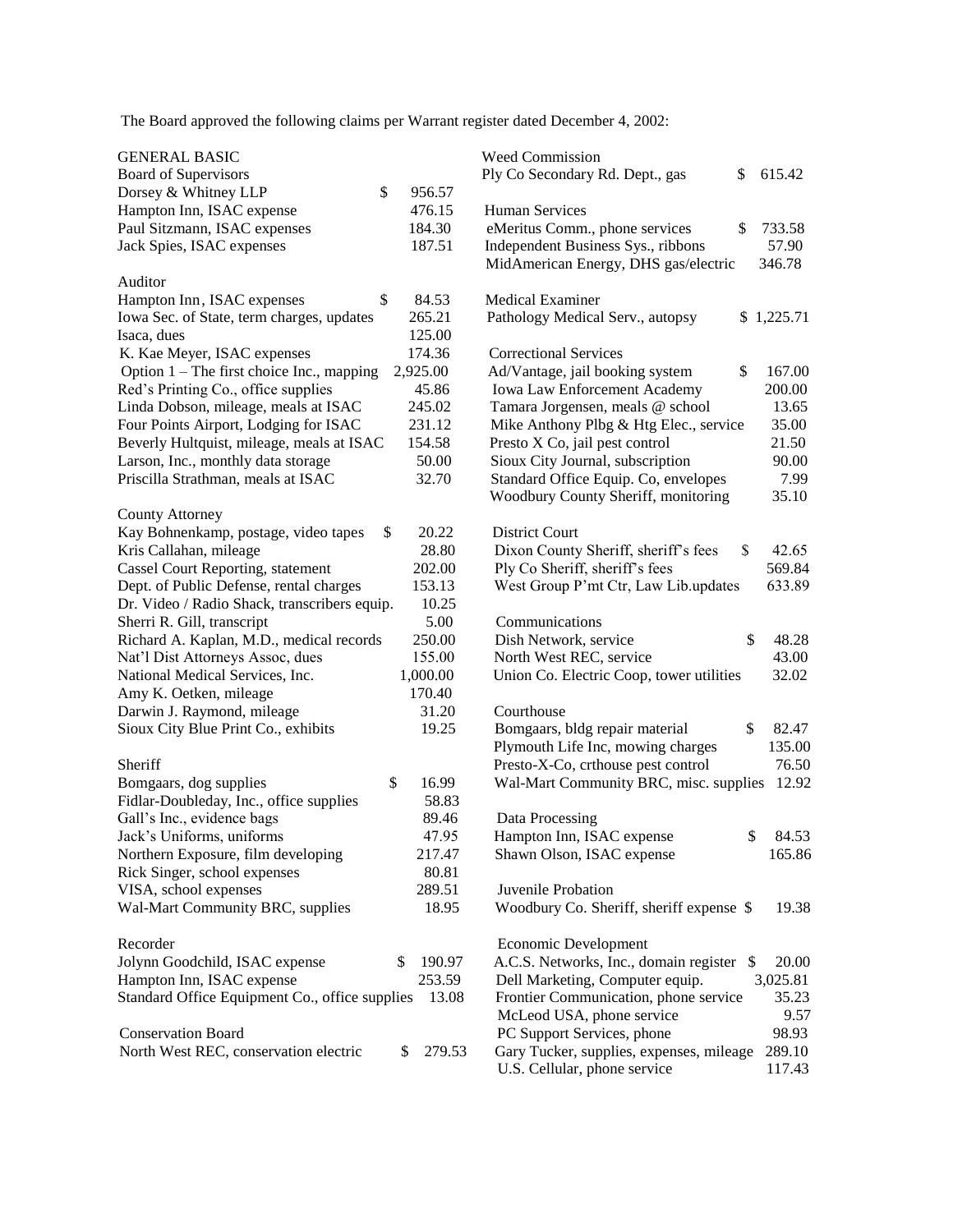| Non-departmental                               |              | \$<br>Farmers Coop Co., diesel fuel                | 198.51      |
|------------------------------------------------|--------------|----------------------------------------------------|-------------|
| C.A. Bartolozzi, ins. reimb.                   | \$<br>63.01  | Force America, parts                               | 168.48      |
| Dennis Binneboese, ins. reimb.                 | 208.20       | Frontier Communications, sundry                    | 229.30      |
| Barbara Braun, ins. reimb.                     | 12.00        | Gateway Pipe & Supply, Inc., pipe                  | 4,100.00    |
| Kris Callahan, ins. reimb.                     | 61.00        | Governing, publications                            | 16.00       |
| Paul Galles, ins. reimb.                       | 111.28       | Graves Construction, bros co75(83)                 | 6,269.59    |
| Linda Gaumnitz, ins. reimb.                    | 23.96        | Haakinson & Beaty Co., steel                       | 1,972.73    |
| Jerry E. Groenhagen                            | 29.39        | Hardware Hank, parts                               | 66.44       |
| Kara Harpenau, ins. reimb.                     | 307.06       | Herbst Construction, bridges                       | 165.00      |
| Beverly Hultquist, ins. reimb.                 | 52.55        | IA Dept. of Transportation, signs                  | 217.70      |
| IMWCA, work comp prem #6                       | 6,018.00     | IA Prison Industries, signs                        | 2,502.50    |
| Paul Kolker, ins. reimb.                       | 30.45        | IA State University, school & mtg. fees            | 1,080.00    |
| Leonard Kommes, ins. reimb.                    | 789.55       | J-B Propane Co., sundry                            | 146.19      |
| James D. Lubben, ins. reimb.                   | 580.80       | J-W Tank Line, diesel fuel                         | 245.89      |
| Mark Masuen, ins. reimb.                       | 155.86       | Kooiker Inc., pipe culverts                        | 6,265.50    |
| K. Kae Meyer, ins. reimb.                      | 55.93        | Lamperts, hardware, culverts                       | 989.26      |
| Richard Milne, ins. reimb.                     | 281.09       | Langel Electric Co., buildings                     | 9.88        |
| Amy K. Oetken, ins. reimb.                     | 16.00        | Lorensen Mowers, grounds                           | 90.00       |
| Larry Radloff, ins. reimb.                     | 91.57        | Mid-American Energy, sundry                        | 816.49      |
| Jill Remken, ins. reimb.                       | 36.40        | Midwest Equipment Inc,. parts                      | 49.18       |
| Jack Spies, ins. reimb.                        | 148.00       | North West REC, sundry                             | 20.00       |
| Jeff Te Brink, ins. reimb.                     | 42.85        | Northern IA Telephone, sundry                      | 39.95       |
| Mike Van Otterloo, ins. reimb.                 | 416.14       | Nuebel Cheverolet Inc., service & parts            | 21.68       |
| Floyd Waterbury, ins. reimb.                   | 44.94        | Parsons Equipment Co., parts                       | 95.00       |
|                                                |              | Plymouth Co. Tire, tubes & tires                   | 75.00       |
| MH-DD SERVICES FUND                            |              | Rolling Oil Co., fuel, tubes & tires               | 1,777.99    |
| Mental Health Administrator                    |              | Schroder Engineering, P.C., engineering            | 707.25      |
| Sharon K. Nieman, ISAC expenses                | \$<br>167.73 | Share Corp., misc.                                 | 131.48      |
| Plains Area Mental Hlth Center, outpt serv.    | 4,307.93     | Sibley Concrete Products, pipe                     | 1,678.00    |
| Plymouth Life Ins., services                   | 19,267.60    | Sioux City Ready Mix, concrete                     | 567.00      |
| Tom Schneider, meals to transport              | 8.11         | Southern Sioux Co. Rural, sundry                   | 47.24       |
|                                                |              | Luke Steege, 11/16 & 11/23 2002                    | 45.00       |
| <b>RURAL SERVICES BASIC FUND</b>               |              | Steffen, parts                                     | 28.67       |
| Sanitarian                                     |              | TNT Sales & Service, parts                         | 27.00       |
| C. Gordon Greene, mileage                      | \$<br>115.19 | Traffic Safety & Equip Co. Inc, parts              | 140.00      |
| Kenneth Maass, well closing                    | 197.50       | Tri-State Overhead Sales, building                 | 127.80      |
|                                                |              | Brett Udell trucking Inc., ditch cleaning          | 687.50      |
|                                                |              | Verizon Wireless, sundry                           | 68.33       |
| Zoning                                         |              | Vern Anderson Inc., parts                          | 9.74        |
| Craig Anderson, zoning work                    | \$<br>44.36  | Wal-Mart, supplies                                 | 46.32       |
| Allan Lucken, mileage, meals, postage          | 333.94       |                                                    |             |
|                                                |              | <b>CAPITAL PROJECTS</b>                            |             |
| SECONDARY ROAD FUND                            |              | Courthouse                                         |             |
| County Engineer                                |              | City of Le Mars, street (partial pmt) \$200,000.00 |             |
| A & B Electric Motor Service, parts            | \$<br>76.45  |                                                    |             |
| City of Akron, sundry                          | 66.06        | SPECIAL APPRAISER'S FUND                           |             |
| Amoco Oil Co., gasoline                        | 10.00        | Co. Assessor                                       |             |
| Aramark Uniform Services Inc., sundry          | 164.21       | \$<br>DLT Solutions, Inc., mapping                 | 347.20      |
| Arnold Motor Supply, parts                     | 27.32        |                                                    |             |
| Assoc. of Business & Ind., schools & mtg. fees | 99.00        | CO. ASSESSOR AGENCY FUND                           |             |
| Bomgaars, parts & supplies etc.                | 195.15       | Co. Assessor                                       |             |
| Charlie's Repair, diesel and gasoline          | 421.69       | Jerry E. Groenhagen, mileage                       | \$<br>79.20 |
| Chief Supply, supplies                         | 32.97        | IAAO, dues                                         | 155.00      |
| Craig Christman, grounds                       | 200.00       | Vanguard Appraisals Inc., court/legal              | 1,226.25    |
| Dan Clement, pavement markings                 | 4,965.00     |                                                    |             |
| Des Moines Comfort Inn, meals & lodging        | 90.00        |                                                    |             |